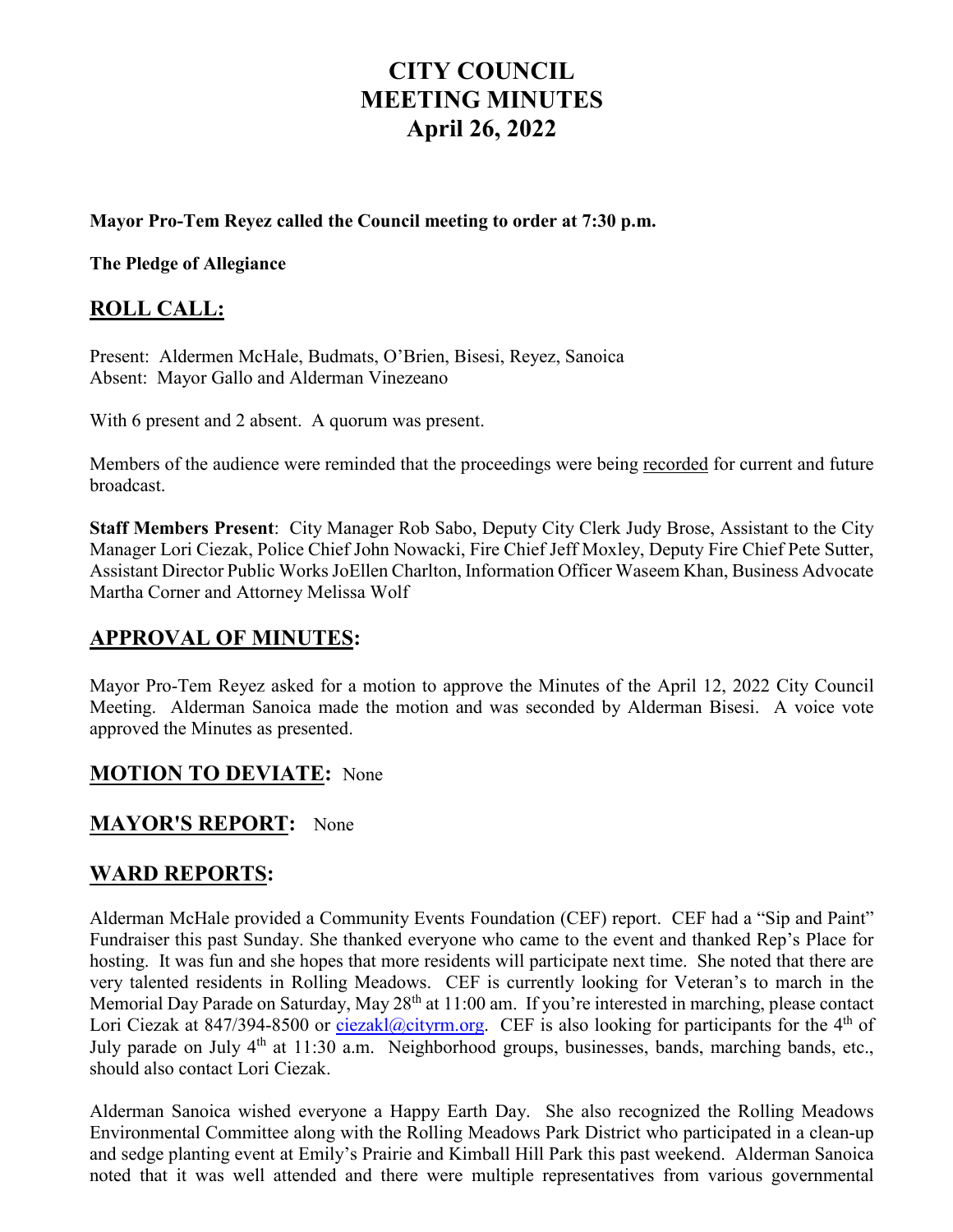April 26, 2022 City Council Meeting Minutes Page **2** of **7**

agencies and groups in attendance as well. She thanked everyone who participated. Alderman Sanoica regrettably announced that after 20 years of service to the community Sue Walton has resigned from the Environmental Committee. The Committee is currently looking for additional members so if you're interested, please send your interest to the Mayor at  $\frac{m}{\text{approx}}$  (eityrm.org.

# **MEETING OPEN TO THE PUBLIC FOR 20 MINUTES:**

Mayor Pro-Tem Reyez read the rules of procedures for addressing the City Council.

Janis Kay Smith from Still Waters Preschool Co-Op Educational Services introduced herself and stated that she was available to answer any questions regarding the special use request for a preschool to be located at 2720 Kirchoff Rd. (item C on the agenda).

# **PENDING:**

# **A) Ordinance No. 22-15 – Adopt the City of Rolling Meadows Whistleblower Reporting Policy and Procedures (2nd Reading)**

Mayor Pro-Tem Reyez read the title into record and asked for a motion to adopt this Ordinance. Alderman O'Brien made the motion and was seconded by Alderman McHale.

ROLL CALL:

AYES: Reyez, Sanoica, McHale, Budmats, O'Brien, Bisesi NAYS: 0 ABSENT: Vinezeano

With 6 in favor and 0 opposed. This Ordinance was adopted.

# **B) Ordinance No. 22-16 – Authorize Disposal of Surplus City Property - Equipment (2nd Reading)**

Mayor Pro-Tem Reyez read the title into record and asked for a motion to adopt this Ordinance. Alderman McHale made the motion and was seconded by Alderman O'Brien.

ROLL CALL:

AYES: Sanoica, McHale, Budmats, O'Brien, Bisesi, Reyez NAYS: 0 ABSENT: Vinezeano

With 6 in favor and 0 opposed. This Ordinance was adopted.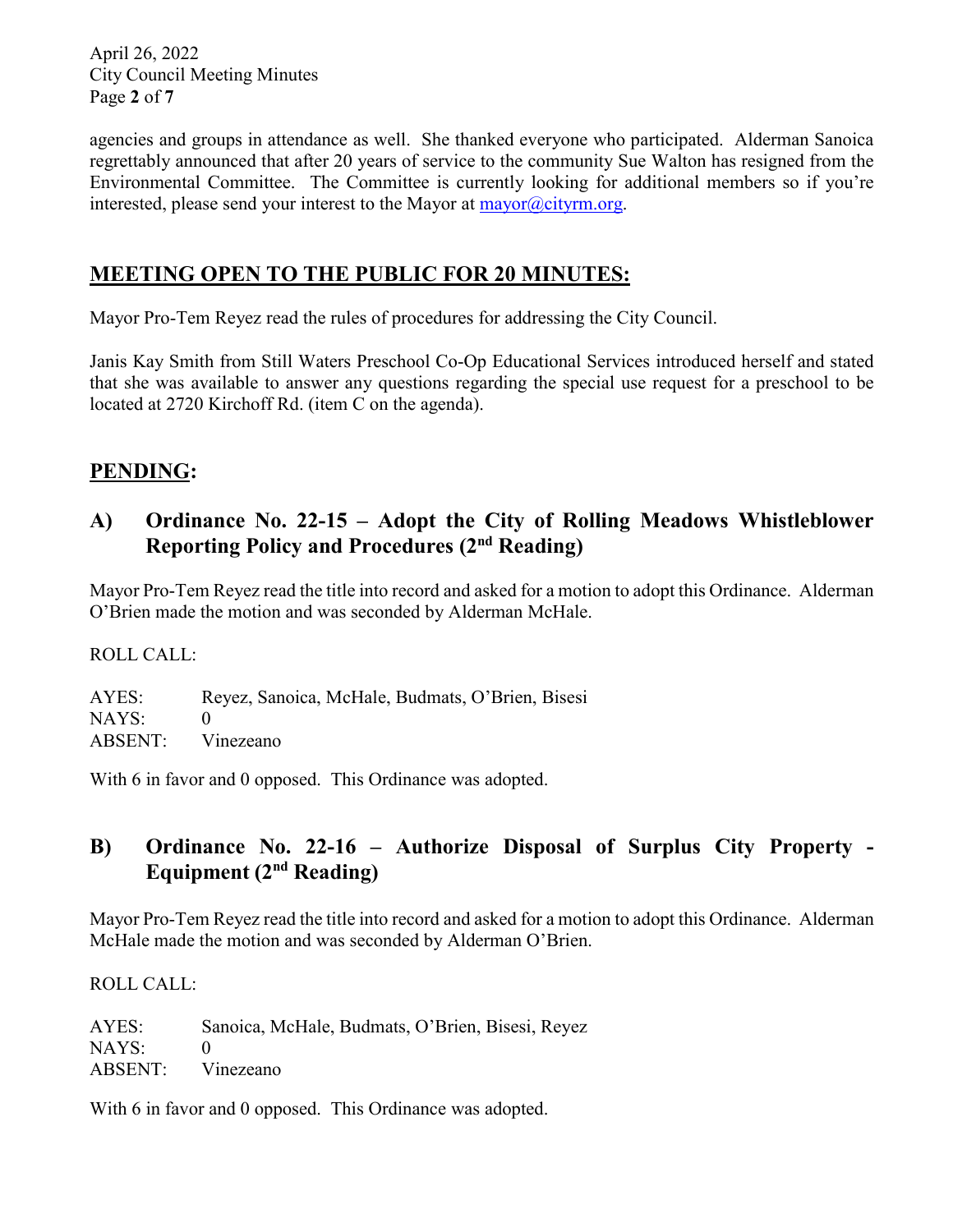April 26, 2022 City Council Meeting Minutes Page **3** of **7**

# **ORDINANCES (1st Reading):**

Mayor Pro-Tem Reyez read the title into record and asked for a motion to consider the Ordinance for 1<sup>st</sup> reading. Alderman O'Brien made the motion and was seconded by Alderman Bisesi.

# **C) Ordinance No. 22-00 – Grant Approval of a Special Use for a Private Montessori School for Still Waters Preschool Co-Op and Educational Services at 2720 Kirchoff Road (1st Reading)**

Alderman O'Brien stated that he is in favor of this ordinance but based on past concerns regarding the traffic near Kimball Hill during times of pick up/drop off. He confirmed with Staff that there would be no additional impact to traffic as they anticipate only 12 additional families enrolled two or four days per week. Alderman O'Brien also spoke with Staff regarding the possibility of additional recourses needed from our first responders and confirmed that that it would likely be very minimal.

ROLL CALL:

AYES: McHale, Budmats, O'Brien, Bisesi, Reyez, Sanoica NAYS: 0 ABSENT: Vinezeano

With 6 in favor and 0 opposed. The Ordinance moved forward for  $2<sup>nd</sup>$  reading.

# **NEW BUSINESS:**

### **D) MOTION TO APPROVE PAYMENT OF BILLS ON WARRANT 4/26/2022**

Mayor Pro-Tem Reyez asked for a motion to approve the Warrant. Alderman Sanoica made the motion and was seconded by Alderman O'Brien.

ROLL CALL:

AYES: Budmats, O'Brien, Bisesi, Reyez, Sanoica, McHale  $NAYS: 0$ ABSENT: Vinezeano

With 6 in favor and 0 opposed. The Warrant was approved.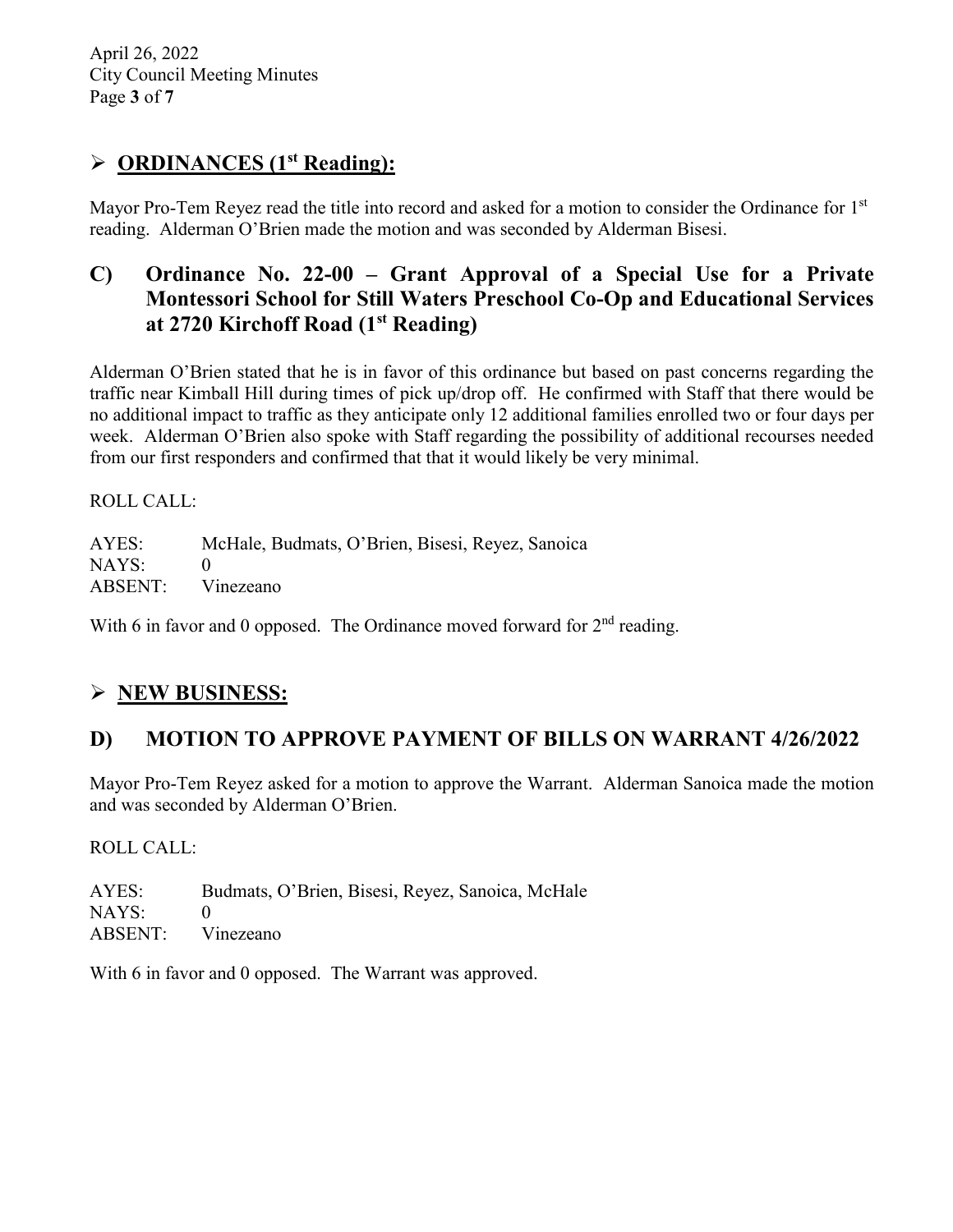# **CONSENT RESOLUTIONS:**

The Consent Resolutions consisted of nine (9) items, items E thru M. Mayor Pro-Tem Reyez asked if any Alderman wished to remove any item from the Consent Agenda for Resolutions.

Alderman O'Brien pulled item G.

Mayor Pro-Tem Reyez declared it in order for one motion to consider the eight (8) Resolutions in one motion without debate. Mayor Pro-Tem Reyez read the titles into the record. Alderman Bisesi made the motion and was seconded by Alderman O'Brien as read.

- **E) Resolution No. 22-R-41 – Approve a Change Order #1 for the Camera Project**
- **F) Resolution No. 22-R-42 – Award One-Year Contract Extension for City Audit Services**

*Item G was pulled by Alderman O'Brien (See below).*

- **H) Resolution No. 22-R-44 – Award a Contract for 2022 Street Resurfacing Program Construction Observation Engineering Services**
- **I) Resolution No. 22-R-45 – Award a Contract for the 2022 Street Reconstruction Project**
- **J) Resolution No. 22-R-46 – Award a Contract for 2022 Street Reconstruction Project Construction Observation Engineering Services**
- **K) Resolution No. 22-R-47 – Authorize the Purchase and Approval of a Temporary Construction Easement for a Proposed Bike Path along Quentin and Hartung Roads**
- **L) Resolution No. 22-R-48 – Approve the Submittal of an IEMA Grant Application for an On-Site Emergency Generator for the Public Works Department**
- **M) Resolution No. 22-R-49 – Authorize the Purchase of Asphalt for FY2022**

ROLL CALL:

AYES: O'Brien, Bisesi, Reyez, Sanoica, McHale, Budmats NAYS: 0 ABSENT: Vinezeano

With 6 in favor and 0 opposed. The Resolutions were adopted.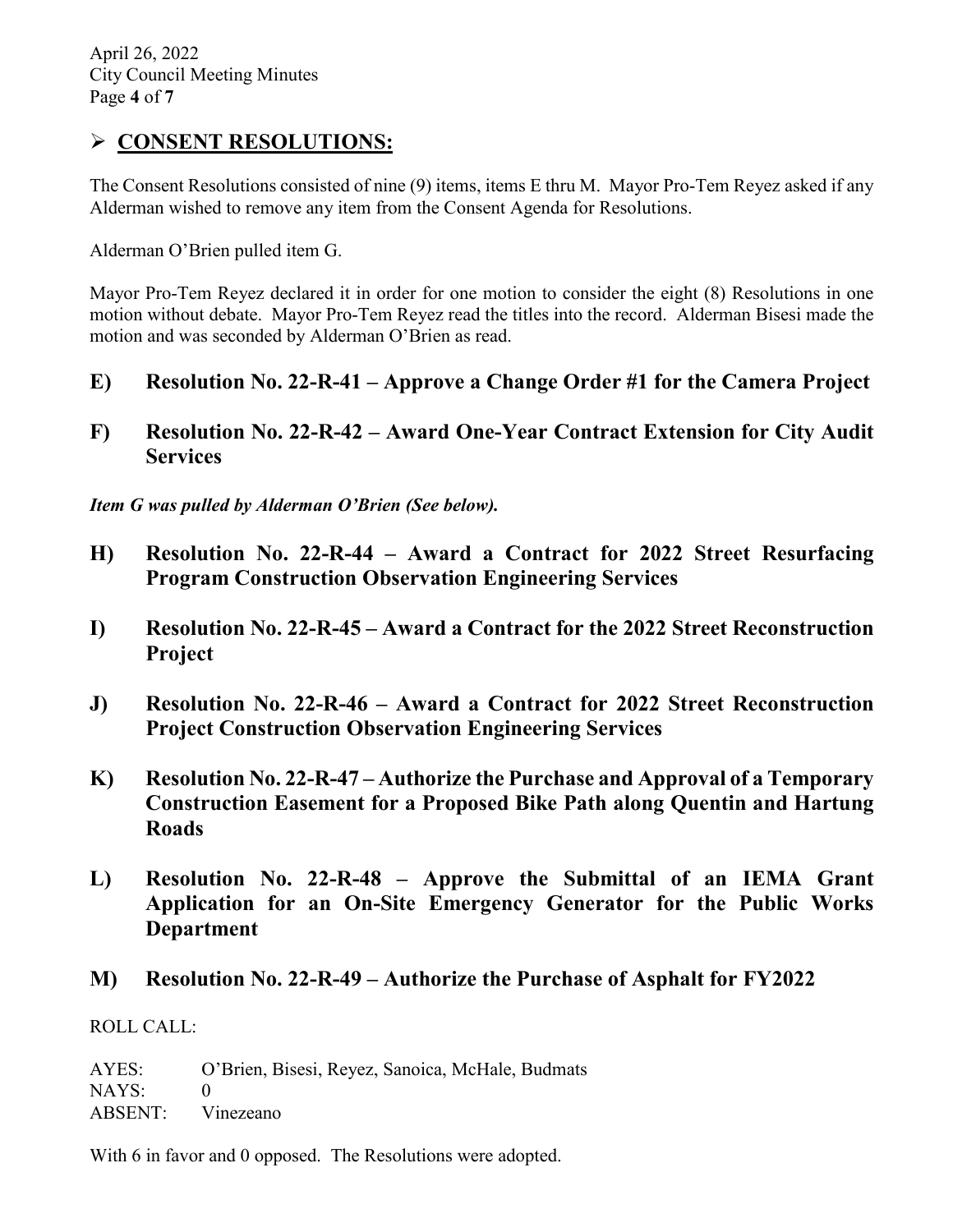#### *Item G was pulled by Alderman O'Brien.*

### **G) Resolution No. 22-R-43 – Award a Contract for 2022 Street Resurfacing Program**

Mayor Pro-Tem Reyez read the title into record and asked for a motion to approve this Resolution. Alderman Sanoica made the motion and was seconded by Alderman O'Brien.

Alderman O'Brien stated that he spoke with Staff regarding South Street and South Court being removed from the 2022 resurfacing project due to bids coming in much higher than expected and because large portions of the roadway were resurfaced when the water main project was completed. Staff will keep South Street and South Court on top of the priority list for resurfacing in the future since it's been deferred from this project.

#### ROLL CALL:

AYES: Bisesi, Reyez, Sanoica, McHale, Budmats, O'Brien NAYS: 0 ABSENT: Vinezeano

With 6 in favor and 0 opposed. The Resolution was adopted.

# **OTHER BUSINESS & REPORTS:**

### **Mayor's Appointments:**

*Economic Development Committee Reappointment* 

• Heather Larson

Mayor Pro-Tem Reyez asked for a motion to approve this reappointment. Alderman Sanoica made the motion and was seconded by Alderman O'Brien.

ROLL CALL:

AYES: Bisesi, Reyez, Sanoica, McHale, Budmats, O'Brien NAYS: 0 ABSENT: Vinezeano

With 6 in favor and 0 opposed. Heather Larson was reappointed to the Economic Development Committee.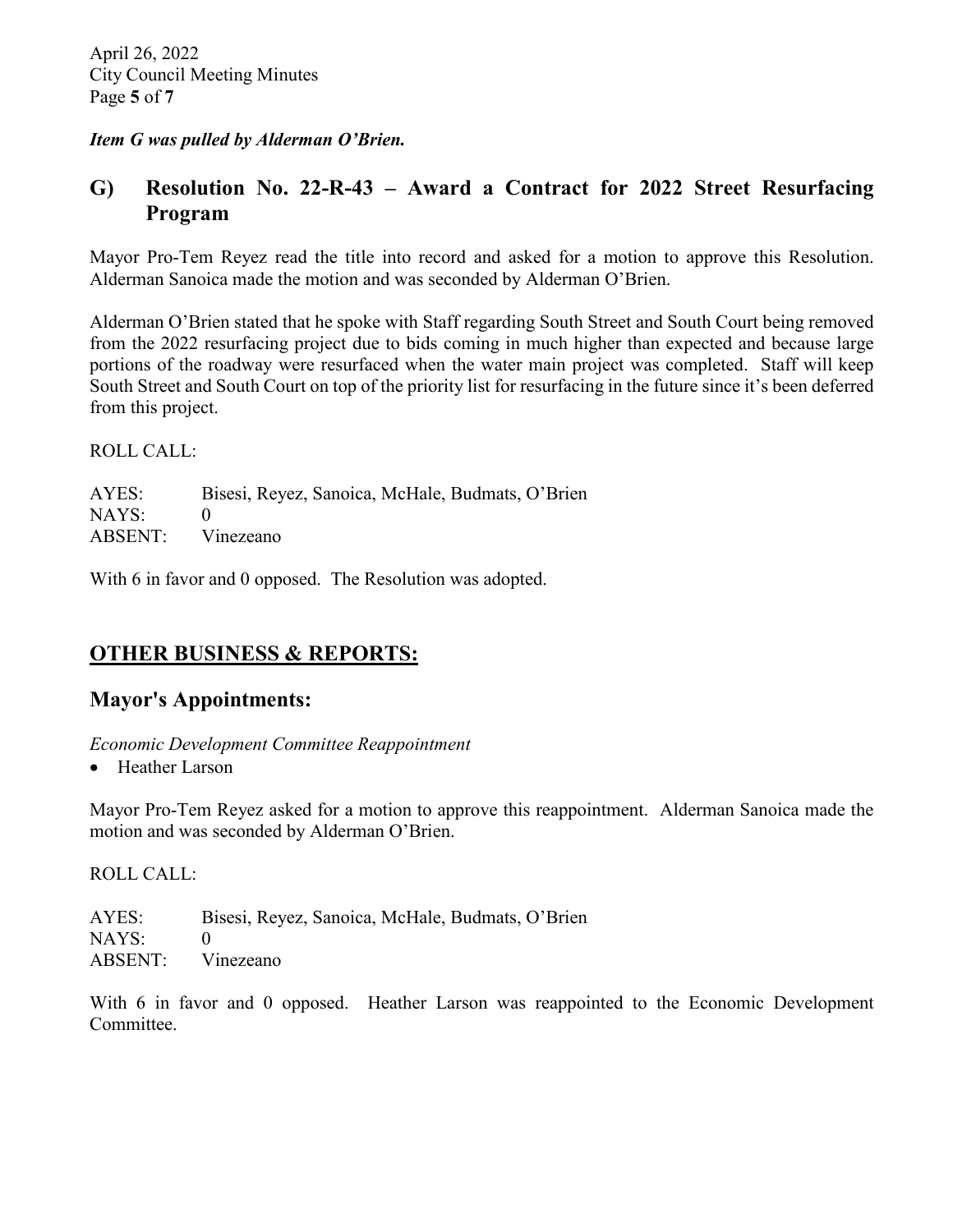April 26, 2022 City Council Meeting Minutes Page **6** of **7**

#### **Mayor's Proclamations:**

- 1) 53rd Annual Professional Municipal Clerks Week (May 1-7, 2022)
- 2) Building Safety Month May

**City Clerk's Report:** None

### **City Staff Reports:**

### **1) Community Items of Interest**

*Lori Ciezak, Assistant to the City Manager reviewed the following:* 

- 1) Save a life and consider giving blood on Thursday, April 28th, from 1-7 pm at City Hall (3600 Kirchoff Road). Appointments are required and donors can register at [www.vitalant.org](http://www.vitalant.org/) or call 877-258-4825.
- 2) The 17<sup>th</sup> annual "Taking Care of Business Luncheon" will take place on Wednesday, May 18<sup>th</sup> from 11am to 1 pm. Hosted by the City and the Rolling Meadows Chamber of Commerce, this event offers expanded opportunities for all City businesses and area residents to learn more about the City's economic development initiatives, with a keynote presentation by Mayor Joe Gallo. The lunch will take place at Meridian Banquets. To register, visit rmchamber.org or call 847-398-3730.
- 3) A friendly reminder to help keep our City safe and clean by keeping your pets on a leash and cleaned up after while walking in public areas, including the parks and along City streets. Violators will be subject to fines per the City's ordinances 14-6 and 14-8.
- 4) The Police Department's "Family Services Day" event will be held on Saturday, May 7<sup>th</sup> from 10:00 am – 1:00 pm at 2260 Algonquin Parkway in Rolling Meadows. Visitors will be treated to a free bbq with the Police (while supplies last), entertainment, games, music and face painting. Thank you to the partnering social service agencies that have made this event possible. For more information, contact Social Services Outreach Specialist, Natalia Nieves at 847-870-2636.

# **2) March 2022 Financial Report**

Mayor Pro-Tem Reyez stated that the financial report is in the packet and if Council has any questions they should contact the Interim Finance Director, Tom Glaser directly as he is unable to attend our meetings.